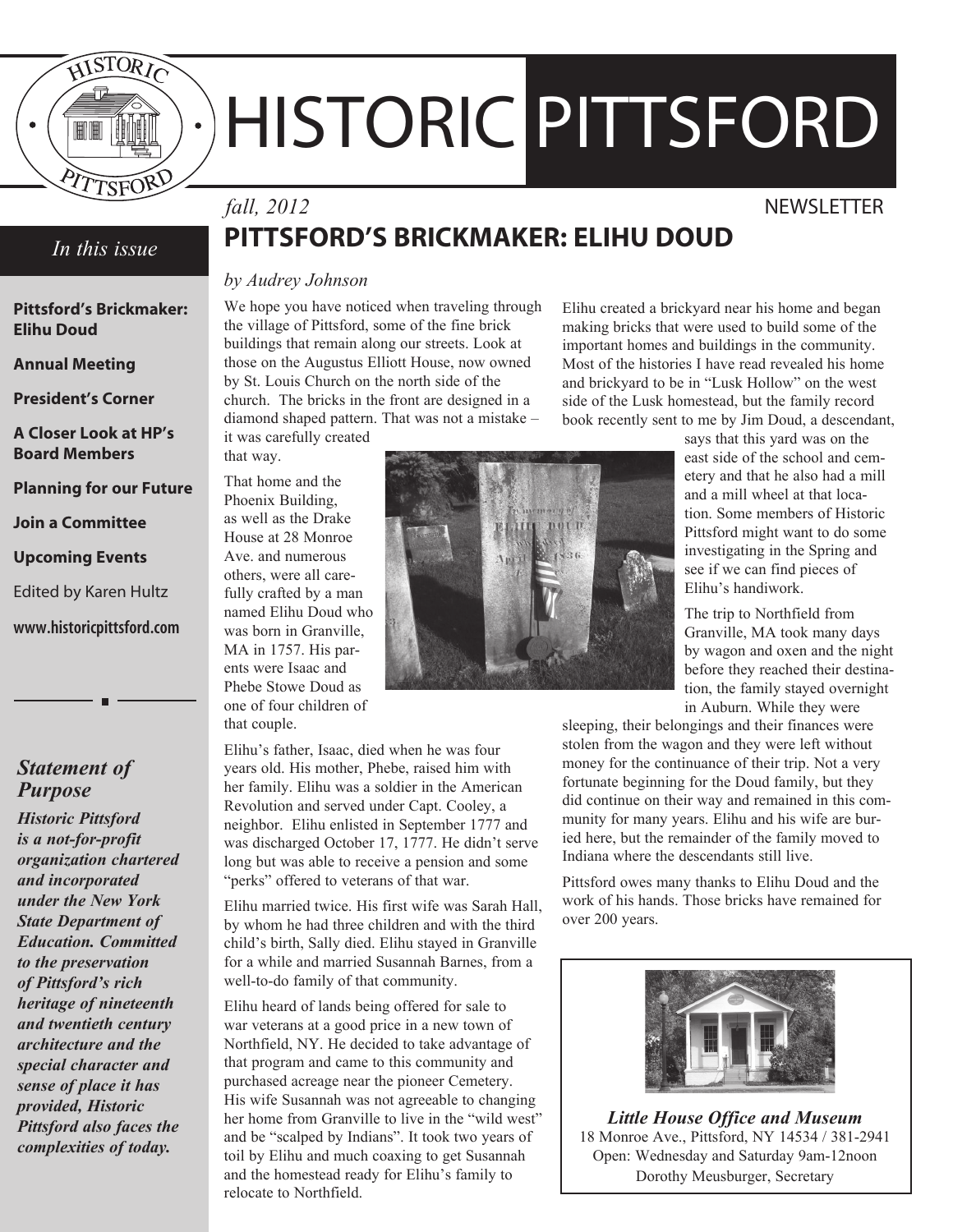# **ANNUAL MEETING**

A cloudy morning gave way to a lovely summer evening as Historic Pittsford held its annual meeting on Sunday, July 15 at the beautiful home of Joyce and Doug Drake on Monroe Avenue.

Tours of the Drake's home were given, followed by a picnic supper of hot dogs and dishes to pass.

Doug Drake gave a very interesting presentation on his house with additional information provided by Audrey Johnson and Bob Corby.

During the business portion of the meeting, Bob Corby gave an update on the renovation of the Parker house on Main St. and the project at 75 Monroe Ave. Peter Webster reported on HP's finances, Peggy Brizee gave a synopsis of the work of the strategic planning committee and Rusty Likely was recognized for his years of service as President of Historic Pittsford.

Two new people were elected to the Board: Richard Osgood, Jr. and Maryjane Link and the slate of officers was presented.

The evening concluded with dessert and conversation.





## **PRESIDENT'S CORNER**

As the days turn chilly and the leaves begin their descent, my thoughts go to the fun fall programs with which Historic Pittsford is involved. Please check the "Upcoming Events" section for a complete listing of these programs.

On another note, I have some news to share with you. While I am grateful for the opportunity to serve as the President of Historic Pittsford, I have made the difficult decision to resign from the office.

Recently, I was offered the position of Director of the Fairport Historical Museum. I am thrilled to have been given this new opportunity to utilize my passion for local history at a different level than before. However, accepting this position has caused me to honestly evaluate the many ways my time is divided.My responsibilities to my family come first. My contractual obligations to Arcadia Publishing are also significant, as Audrey Johnson and I rush to meet our December deadline. The Director position, although part-time, will be labor intensive as I learn the ins and outs of running a museum and understanding a host of other

responsibilities. Due to these time constraints and other commitments, I felt it necessary to resign the presidency.

My successor has my hearty congratulations and my full cooperation as we guide Historic Pittsford further into the 21st century. I am thankful for your support of these changes, and I look forward to my continued participation on the board of Historic Pittsford.

We would also like to thank outgoing President Rusty Likly and Vice President Joe Maxey for their dedication and service to Historic Pittsford. Thanks also to Liz Rhody, who has resigned from the board after many years of service.

Sincerely, Vicki Profitt, **President** Historic Pittsford

(Note: At the October Board meeting, Margaret Caraberis Brizee was appointed acting President of Historic Pittsford.)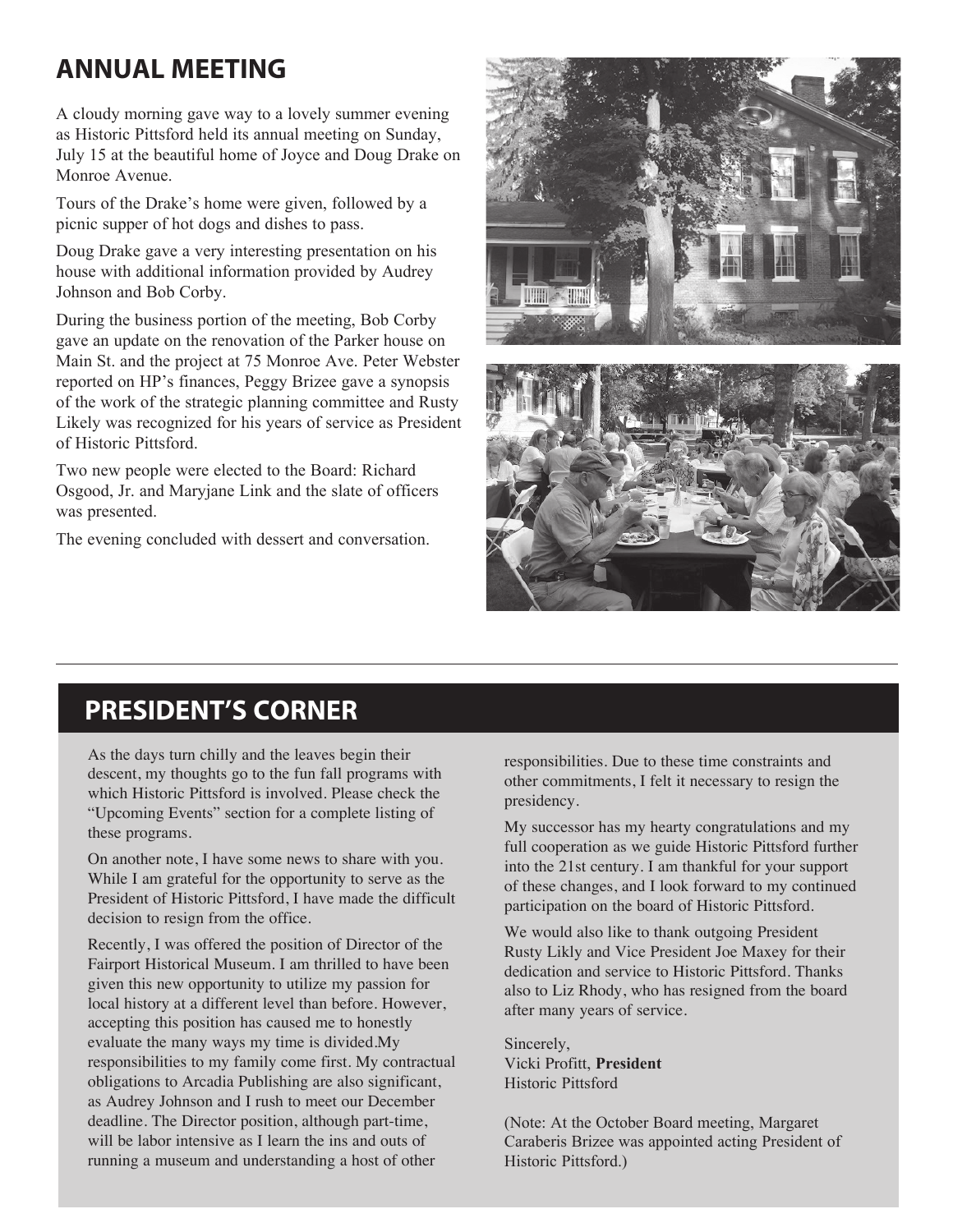# **A CLOSER LOOK AT HP'S BOARD MEMBERS**

Two new board members were elected at HP's annual meeting in July.

**Maryjane Link** is a Brighton native who has lived in Pittsford for 43 years. She worked in the child welfare/ adoption field for 30 years, retiring in 2008. She has three sons and two grandsons. Maryjane has always loved local history and old houses.

**Richard N. Osgood Jr.** is an 11 year resident of the Longmeadow neighborhood. He lives in a 1936 Tudor revival cottage that is in a constant state of demolition, repair and preservation. His work experience includes 12 years at Bero Architecture PLLC specializing in historic preservation, restoration and adaptive re-use and design.

Taking over the position of Vice President is **David Minor** who has served on the HP Board since 2007. He has been a village resident since 1991. David is an author and presenter and operates two history blogs: the "Crooked Lake Review" and "Eagle Byte".

#### **HP's 2012/13 Board of Directors:**

**Acting President - Margaret Caraberis Brizee**

**Vice President – David Minor**

**Secretary – JoAnne Shannon**

**Treasurer – Peter Webster**

**Assistant Treasurer – John Parker**

Members at large: Lanie Bittner, Bob Corby, Jean France, Karen Hultz, Audrey Johnson, Rusty Likely, Maryjane Link, Joe Maxey, Mary Menzie, Shelley O'Brien, Richard Osgood Jr., Deborah Resch, Bonnie Salem

## **JOIN A COMMITTEE**

Historic Pittsford has established its committees for 2012/2013 and is looking for members who would be interested in serving on these committees. Committees include Awards, Community Relations, Educational Outreach and Architectural consultation, Finance and Fundraising, Issues, Little House and Technology, Membership and Newsletter, Nominating, Programs and Strategic Planning. A fuller description of each committee and a contact person will be listed on our website at www.historicpittsford.com. If you are not a computer person, but would still like to help with a committee, leave a message at the Little House, 381-2941 with your name and the committee you are interested in.

# **PLANNING FOR OUR FUTURE**

#### *by Peggy Brizee*

Since its inception in the 1960's, Historic Pittsford has been a strong advocate for historic preservation and has contributed significantly to the beautiful blending of old and new that our community is today. Without our stewardship of historic resources over the past 50 years, Pittsford would be a much less desirable place in which to live.

While past accomplishments are many, over the past year the Historic Pittsford Board of Directors has been engaged in a strategic planning process to guide our organization into a new era. The Objectives and Goals of the Strategic Plan were presented to the membership at the Annual Meeting in July and will be listed on the Historic Pittsford website (www.historicpittsford.com).

The Board of Directors has chosen three objectives to address over the next few years:

#### **1: Ensure the sustainability of Historic Pittsford, Inc as a viable community-based organization**

Goals under Objective 1 are related to the Little House, Technology, Membership, Governance, and Finance / Development.

#### **2: Strive to infuse "historic preservation" as a core value in the greater Pittsford community through progressive advocacy of protection of historic resources**

Goals under Objective 2 are related to Preservation Matters, Public Relations, Outreach, Communications and Collaboration.

#### **3: Become the primary community resource for educational programs conveying the importance of historic preservation and the history of Pittsford's people and places.**

Goals under Objective 3 are related to Membership Expertise, Affiliations, Exhibiting History, Archiving and Records Access

The HP Board of Directors would very much appreciate members' participation in the roll-out of the Strategic Plan. Committees are being formed; and there will be many opportunities to contribute time, interests, advice, and skills to secure the future for Historic Pittsford, the only independent advocate for historic preservation in the community. An email address for this purpose has been established at historicpittsford@gmail.com.

**"Like" us on Facebook!**